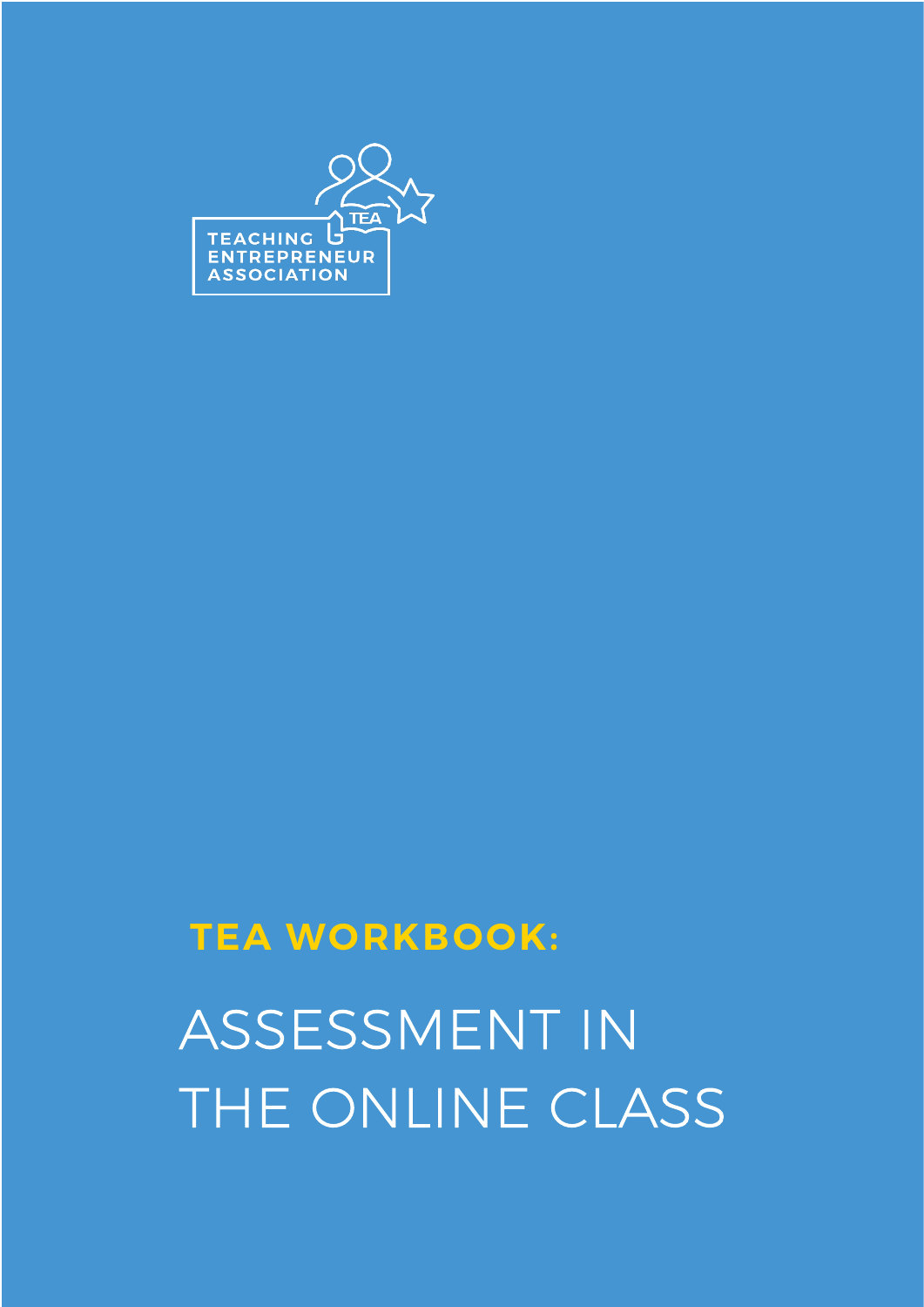In this Workbook we will be going through:

- **How to link assessment to learning outcomes**
- **A variety of Online Assessment Methods**
- **Teaching tools that marry up with assessment methods**
- **Quick and easy assessment tools.**

I am often asked, "What is the point of assessment?" Assessment is crucial. Let's face it, it's as crucial as Teaching or Learning, hence the phrase "Teaching, Learning and Assessment". It is unfortunately, often an 'after thought' when planning and delivering our classes, the sort of 'Cinderella' of our teaching practice which is such a shame. Let me start this workbook by asking you:

\_\_\_\_\_\_\_\_\_\_\_\_\_\_\_\_\_\_\_\_\_\_\_\_\_\_\_\_\_\_\_\_\_\_\_\_\_\_\_\_\_\_\_\_\_\_\_\_\_\_\_\_\_\_\_\_

\_\_\_\_\_\_\_\_\_\_\_\_\_\_\_\_\_\_\_\_\_\_\_\_\_\_\_\_\_\_\_\_\_\_\_\_\_\_\_\_\_\_\_\_\_\_\_\_\_\_\_\_\_\_\_\_

\_\_\_\_\_\_\_\_\_\_\_\_\_\_\_\_\_\_\_\_\_\_\_\_\_\_\_\_\_\_\_\_\_\_\_\_\_\_\_\_\_\_\_\_\_\_\_\_\_\_\_\_\_\_\_\_

\_\_\_\_\_\_\_\_\_\_\_\_\_\_\_\_\_\_\_\_\_\_\_\_\_\_\_\_\_\_\_\_\_\_\_\_\_\_\_\_\_\_\_\_\_\_\_\_\_\_\_\_\_\_\_\_

\_\_\_\_\_\_\_\_\_\_\_\_\_\_\_\_\_\_\_\_\_\_\_\_\_\_\_\_\_\_\_\_\_\_\_\_\_\_\_\_\_\_\_\_\_\_\_\_\_\_\_\_\_\_\_\_

\_\_\_\_\_\_\_\_\_\_\_\_\_\_\_\_\_\_\_\_\_\_\_\_\_\_\_\_\_\_\_\_\_\_\_\_\_\_\_\_\_\_\_\_\_\_\_\_\_\_\_\_\_\_\_\_

\_\_\_\_\_\_\_\_\_\_\_\_\_\_\_\_\_\_\_\_\_\_\_\_\_\_\_\_\_\_\_\_\_\_\_\_\_\_\_\_\_\_\_\_\_\_\_\_\_\_\_\_\_\_\_\_

\_\_\_\_\_\_\_\_\_\_\_\_\_\_\_\_\_\_\_\_\_\_\_\_\_\_\_\_\_\_\_\_\_\_\_\_\_\_\_\_\_\_\_\_\_\_\_\_\_\_\_\_\_\_\_\_

\_\_\_\_\_\_\_\_\_\_\_\_\_\_\_\_\_\_\_\_\_\_\_\_\_\_\_\_\_\_\_\_\_\_\_\_\_\_\_\_\_\_\_\_\_\_\_\_\_\_\_\_\_\_\_\_

What do you understand by the term Assessment?

You want to know what progress your students are making towards their learning goal or what level they are at, at any given point in their course of learning with you.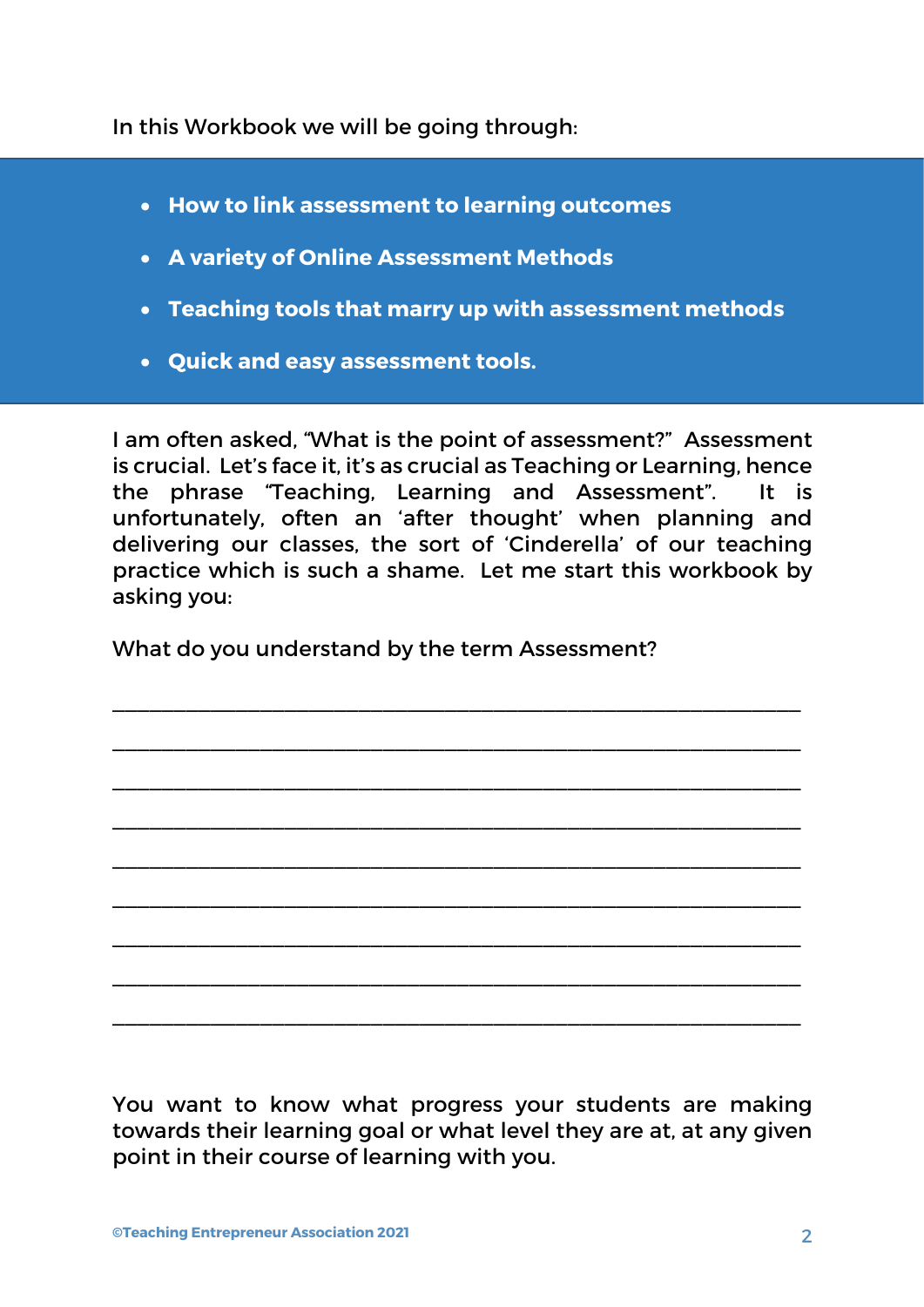When you are teaching your students, you want them to walk away from your session or course feeling they have achieved and reached their learning goals. This will encourage them to come back to you for more lessons and more courses. It will also encourage them to talk to their friends and relatives, which in turn means even more students for you to teach!

Think about the students you will be or are teaching, what would it mean to them and to you to show them they are progressing. (Think about retaining your students for other courses, helping and supporting them further, showing them you care how far they have come. Think about the pride, confidence and engagement they will have with you).

\_\_\_\_\_\_\_\_\_\_\_\_\_\_\_\_\_\_\_\_\_\_\_\_\_\_\_\_\_\_\_\_\_\_\_\_\_\_\_\_\_\_\_\_\_\_\_\_\_\_\_\_\_\_\_\_

\_\_\_\_\_\_\_\_\_\_\_\_\_\_\_\_\_\_\_\_\_\_\_\_\_\_\_\_\_\_\_\_\_\_\_\_\_\_\_\_\_\_\_\_\_\_\_\_\_\_\_\_\_\_\_\_

\_\_\_\_\_\_\_\_\_\_\_\_\_\_\_\_\_\_\_\_\_\_\_\_\_\_\_\_\_\_\_\_\_\_\_\_\_\_\_\_\_\_\_\_\_\_\_\_\_\_\_\_\_\_\_\_

\_\_\_\_\_\_\_\_\_\_\_\_\_\_\_\_\_\_\_\_\_\_\_\_\_\_\_\_\_\_\_\_\_\_\_\_\_\_\_\_\_\_\_\_\_\_\_\_\_\_\_\_\_\_\_\_

\_\_\_\_\_\_\_\_\_\_\_\_\_\_\_\_\_\_\_\_\_\_\_\_\_\_\_\_\_\_\_\_\_\_\_\_\_\_\_\_\_\_\_\_\_\_\_\_\_\_\_\_\_\_\_\_

\_\_\_\_\_\_\_\_\_\_\_\_\_\_\_\_\_\_\_\_\_\_\_\_\_\_\_\_\_\_\_\_\_\_\_\_\_\_\_\_\_\_\_\_\_\_\_\_\_\_\_\_\_\_\_\_

\_\_\_\_\_\_\_\_\_\_\_\_\_\_\_\_\_\_\_\_\_\_\_\_\_\_\_\_\_\_\_\_\_\_\_\_\_\_\_\_\_\_\_\_\_\_\_\_\_\_\_\_\_\_\_\_

\_\_\_\_\_\_\_\_\_\_\_\_\_\_\_\_\_\_\_\_\_\_\_\_\_\_\_\_\_\_\_\_\_\_\_\_\_\_\_\_\_\_\_\_\_\_\_\_\_\_\_\_\_\_\_\_

\_\_\_\_\_\_\_\_\_\_\_\_\_\_\_\_\_\_\_\_\_\_\_\_\_\_\_\_\_\_\_\_\_\_\_\_\_\_\_\_\_\_\_\_\_\_\_\_\_\_\_\_\_\_\_\_

\_\_\_\_\_\_\_\_\_\_\_\_\_\_\_\_\_\_\_\_\_\_\_\_\_\_\_\_\_\_\_\_\_\_\_\_\_\_\_\_\_\_\_\_\_\_\_\_\_\_\_\_\_\_\_\_

\_\_\_\_\_\_\_\_\_\_\_\_\_\_\_\_\_\_\_\_\_\_\_\_\_\_\_\_\_\_\_\_\_\_\_\_\_\_\_\_\_\_\_\_\_\_\_\_\_\_\_\_\_\_\_\_

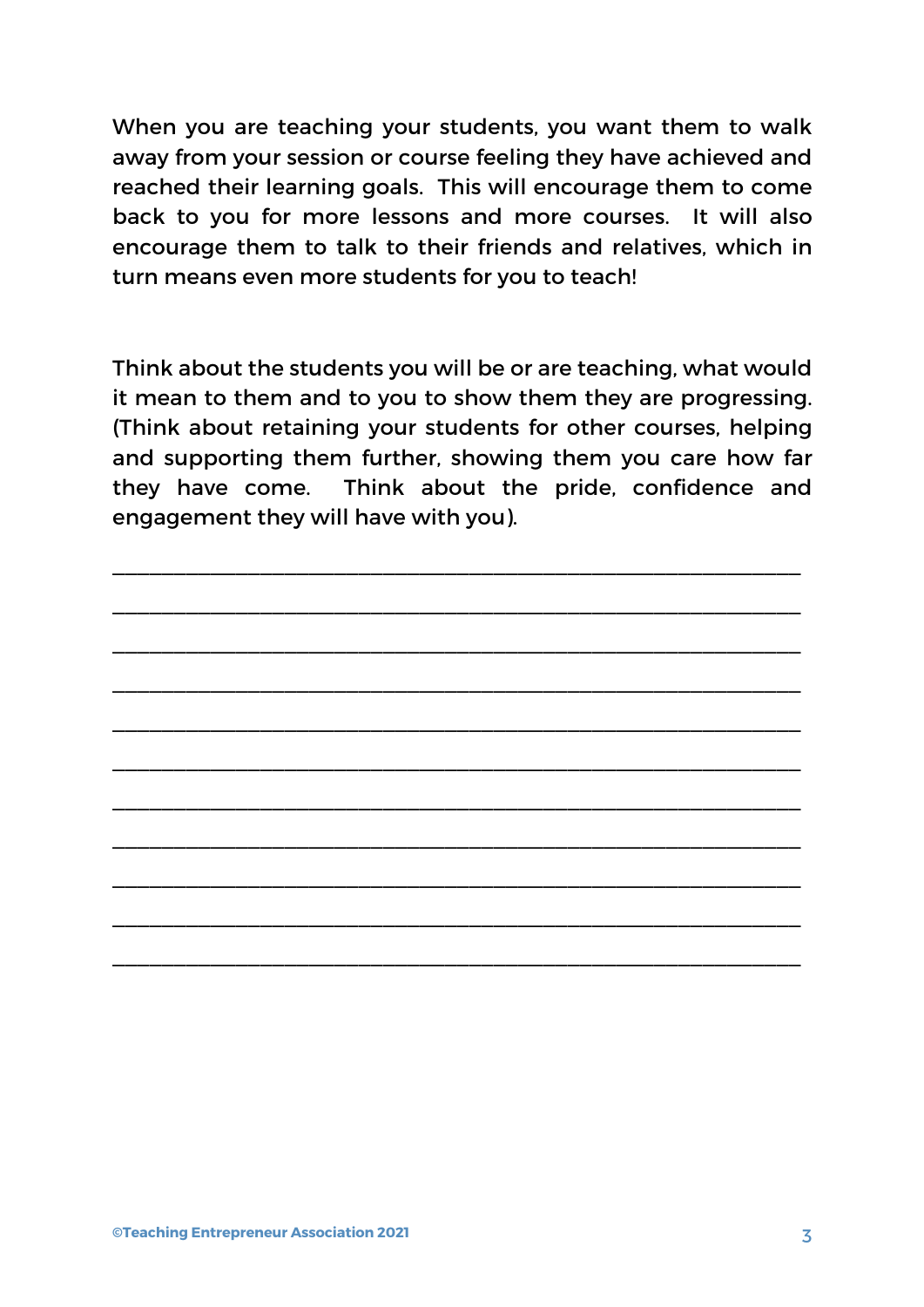### **The 3 types of Assessment**

The three types are Initial, the Formative and the Summative assessment.

The **Initial assessment** does as it says on the tin, assesses a student from their initial meeting with you or in some cases if it is completed by questionnaire, before they have met or spoken with you.

The **Formative assessment** is the on-going assessment. You will need to assess your students throughout their time with you either in a lesson, via homework or on a whole course. This type of assessment is often referred to as '**Assessment for Learning**' where you decide where the learners are in their learning, where they need to go and how best to get there.

**Summative Assessment** comes at the end of a course of learning. It is rather like the end of a module, or the end of a term of semester of work where all learning comes together and is assessed. This is referred to as **'Assessment of Learning'** where you decide whether students have achieved the learning outcome(s) of the session, module or course with you.

When would you use an initial, a formative and a summative assessment when you are teaching a course?

\_\_\_\_\_\_\_\_\_\_\_\_\_\_\_\_\_\_\_\_\_\_\_\_\_\_\_\_\_\_\_\_\_\_\_\_\_\_\_\_\_\_\_\_\_\_\_\_\_\_\_\_\_\_\_\_

\_\_\_\_\_\_\_\_\_\_\_\_\_\_\_\_\_\_\_\_\_\_\_\_\_\_\_\_\_\_\_\_\_\_\_\_\_\_\_\_\_\_\_\_\_\_\_\_\_\_\_\_\_\_\_\_

\_\_\_\_\_\_\_\_\_\_\_\_\_\_\_\_\_\_\_\_\_\_\_\_\_\_\_\_\_\_\_\_\_\_\_\_\_\_\_\_\_\_\_\_\_\_\_\_\_\_\_\_\_\_\_\_

\_\_\_\_\_\_\_\_\_\_\_\_\_\_\_\_\_\_\_\_\_\_\_\_\_\_\_\_\_\_\_\_\_\_\_\_\_\_\_\_\_\_\_\_\_\_\_\_\_\_\_\_\_\_\_\_

\_\_\_\_\_\_\_\_\_\_\_\_\_\_\_\_\_\_\_\_\_\_\_\_\_\_\_\_\_\_\_\_\_\_\_\_\_\_\_\_\_\_\_\_\_\_\_\_\_\_\_\_\_\_\_\_

\_\_\_\_\_\_\_\_\_\_\_\_\_\_\_\_\_\_\_\_\_\_\_\_\_\_\_\_\_\_\_\_\_\_\_\_\_\_\_\_\_\_\_\_\_\_\_\_\_\_\_\_\_\_\_\_

\_\_\_\_\_\_\_\_\_\_\_\_\_\_\_\_\_\_\_\_\_\_\_\_\_\_\_\_\_\_\_\_\_\_\_\_\_\_\_\_\_\_\_\_\_\_\_\_\_\_\_\_\_\_\_\_

\_\_\_\_\_\_\_\_\_\_\_\_\_\_\_\_\_\_\_\_\_\_\_\_\_\_\_\_\_\_\_\_\_\_\_\_\_\_\_\_\_\_\_\_\_\_\_\_\_\_\_\_\_\_\_\_

**©Teaching Entrepreneur Association 2021** 4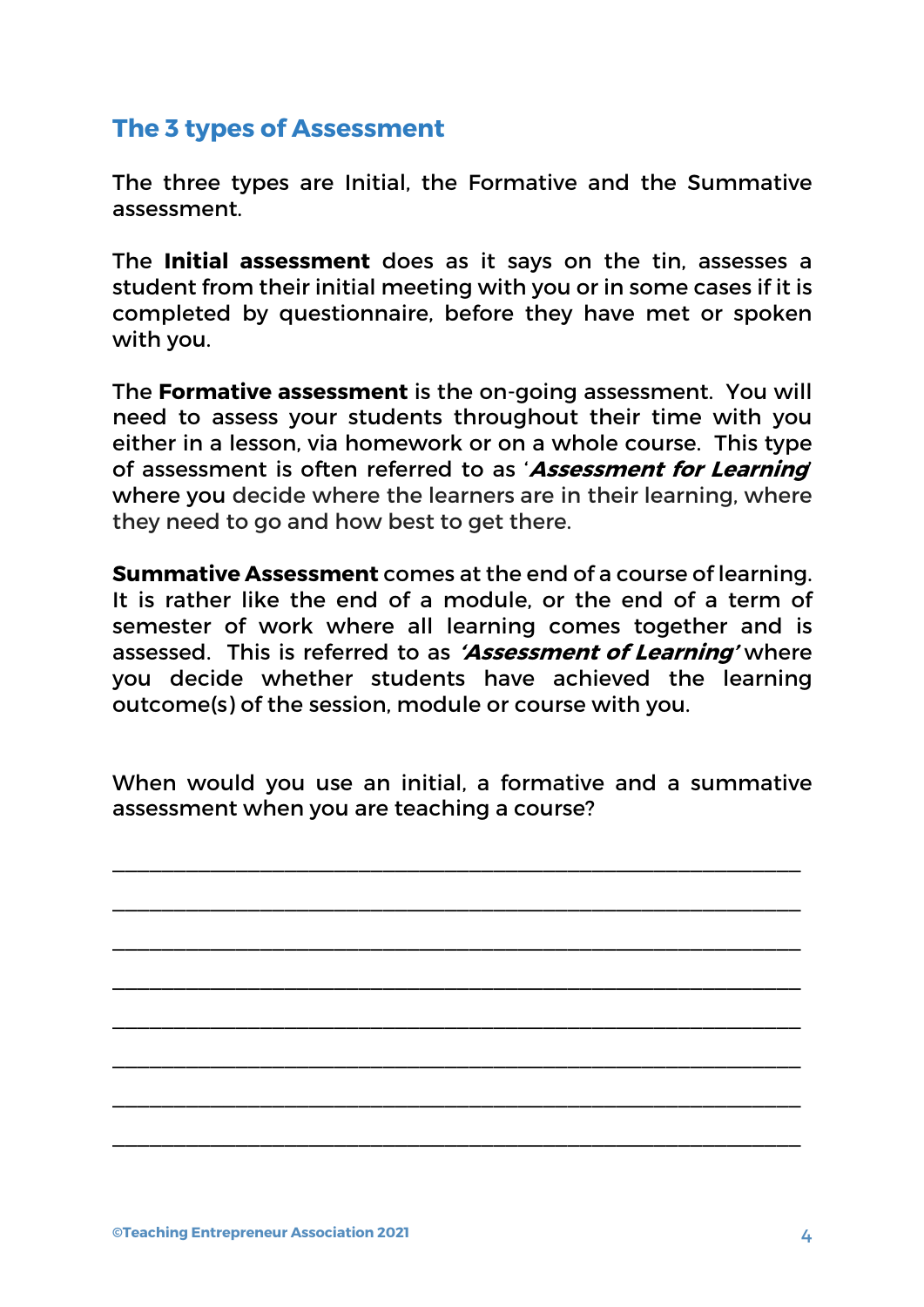It is really important that you link your Assessment to your Learning Outcomes in order that you are then able to use the best assessment method and then the right Online assessment tool in order to support your students in their progression to ultimately achieve their learning goals.

Let's look at the **5 'Circles'** that you need to go through to get from the Learning outcomes to the appropriate Online Assessment Method.



The first 'Circle' in the Diagram above is to all about Learning Outcomes. You need to ensure they are SMART and in order to write SMART Learning Outcomes we need to use Bloom's Taxonomy.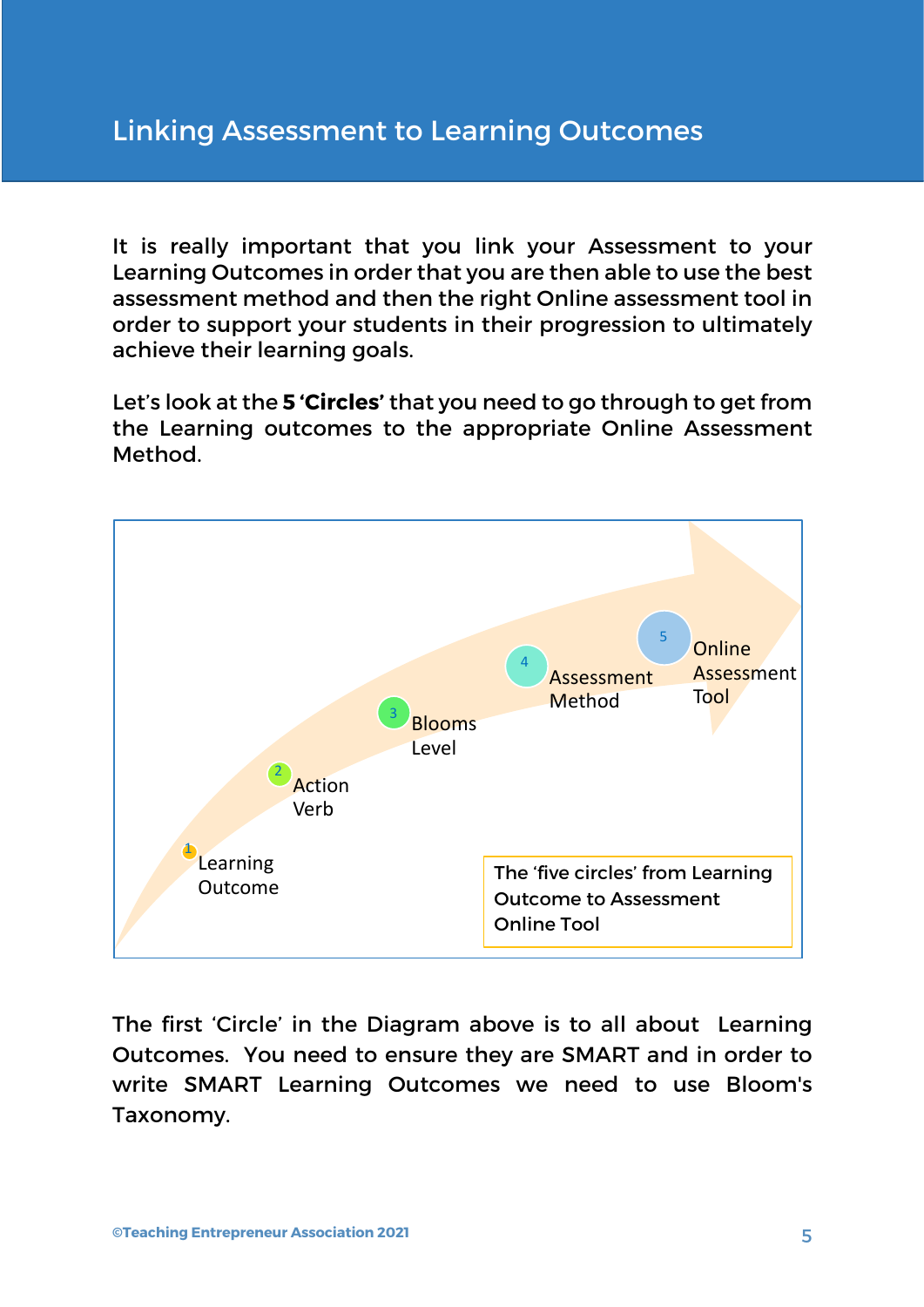Benjamin Bloom, the theorist, came up with the idea that learning can be broken down into 5 stages. These are:

> **1. Remember 2. Understand 3. Apply 4. Analyse 5. Evaluate 6. Create**

When a student is learning something, Bloom says that they go through these 6 stages, to enable them to become completely competent in not only understanding something but using that new learning to produce new or original work as shown in the diagram below.



The best bit about Bloom is that he came up with a whole list of active verbs that by using them, we automatically make our Learning Outcomes SMART!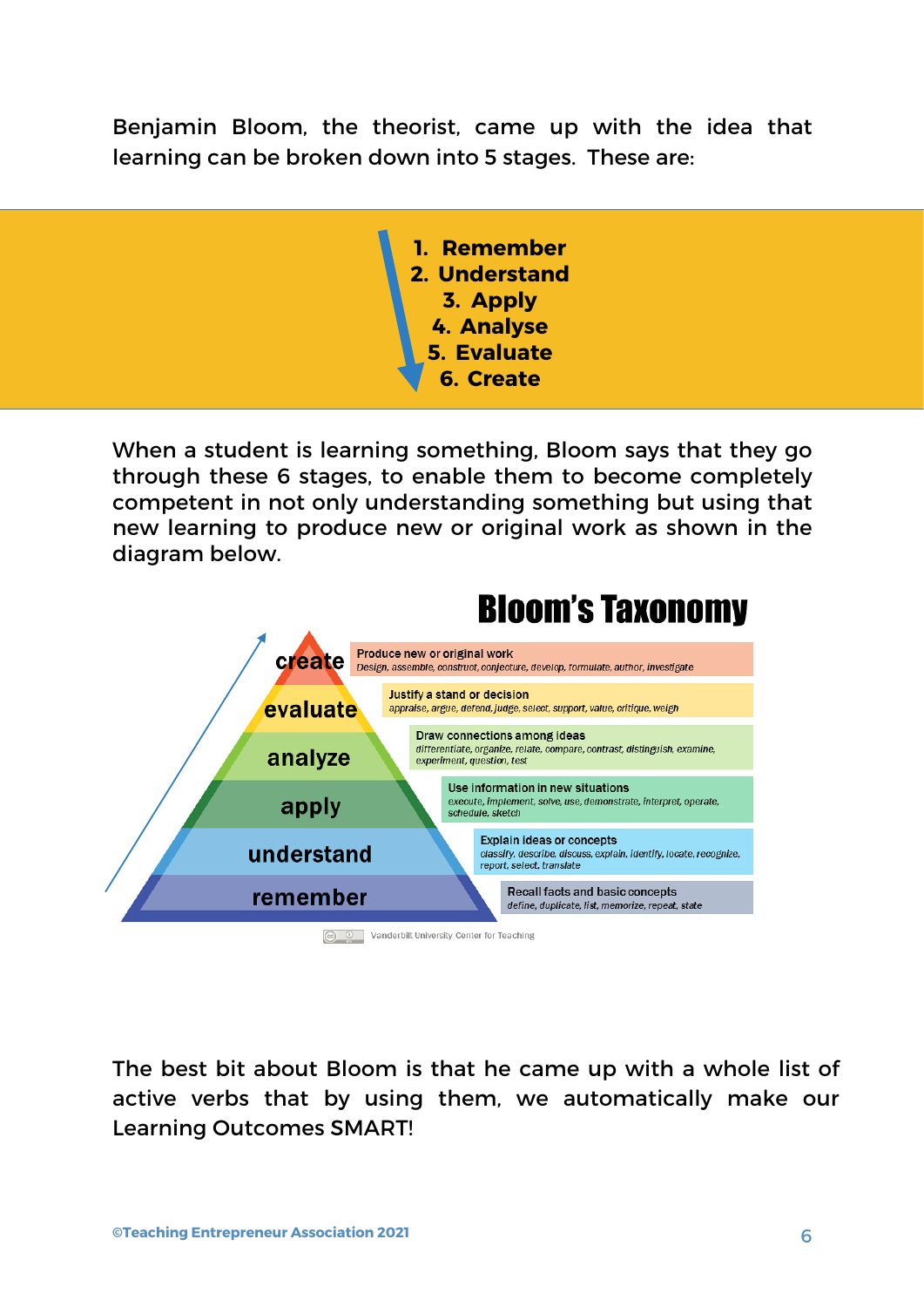## 'Circles' 1-3, From Blooms Action Verbs List to Level and Stage

Look first at the **Action Verbs** to the right of this table and **exactly what you want your students to be able to do** and then look at the relevant Level.

| <b>Level/Stage (Circle 3)</b> | What do I want my students to do?       | <b>Relevant Action Verbs (Circle 2)</b> |                    |                  |
|-------------------------------|-----------------------------------------|-----------------------------------------|--------------------|------------------|
| <b>Knowledge</b>              | <b>Recall and regurgitate knowledge</b> | <b>List</b>                             | <b>Memorise</b>    | Repeat           |
|                               |                                         | Recall                                  | <b>Define</b>      | <b>Record</b>    |
|                               |                                         | <b>Name</b>                             | <b>Relate</b>      | <b>Tell</b>      |
| <b>Comprehension</b>          | Understand what has been taught         | <b>Restate</b>                          | <b>Recognise</b>   | <b>Identify</b>  |
|                               |                                         | <b>Discuss</b>                          | <b>Explain</b>     | Locate           |
|                               |                                         | <b>Describe</b>                         | <b>Express</b>     | Report           |
|                               |                                         | <b>Operate</b>                          | <b>Schedule</b>    | <b>Sketch</b>    |
| <b>Application</b>            | Apply what they have learnt in other    | <b>Translate</b>                        | <b>Demonstrate</b> | <b>Debate</b>    |
|                               | situations                              | Interpret                               | <b>Dramatise</b>   | <b>Diagram</b>   |
|                               |                                         | <b>Apply</b>                            | <b>Practise</b>    | Inspect          |
|                               |                                         | <b>Employ</b>                           | <b>Illustrate</b>  | Inventory        |
|                               |                                         | <b>Use</b>                              | <b>Criticise</b>   | Question         |
|                               |                                         | <b>Examine</b>                          | <b>Solve</b>       | <b>Relate</b>    |
| <b>Analysis</b>               | Understand why things work the way      | <b>Distinguish</b>                      | <b>Appraise</b>    | <b>Test</b>      |
|                               | they do by breaking them down           | <b>Analyse</b>                          | <b>Calculate</b>   | Compare          |
|                               |                                         | <b>Differentiate</b>                    | <b>Experiment</b>  | <b>Contrast</b>  |
|                               |                                         | <b>Design</b>                           | <b>Setup</b>       | <b>Create</b>    |
|                               |                                         | Organise                                | <b>Manage</b>      | <b>Prepare</b>   |
| <b>Evaluating</b>             | Create something fresh from the given   | <b>Compose</b>                          | Plan               | <b>Propose</b>   |
|                               | information in a new way.               | <b>Design</b>                           | <b>Arrange</b>     | <b>Collect</b>   |
|                               |                                         | <b>Formulate</b>                        | <b>Assemble</b>    | <b>Construct</b> |
|                               |                                         | <b>Assess</b>                           | <b>Measure</b>     | <b>Choose</b>    |
|                               |                                         | <b>Estimate</b>                         |                    |                  |
| <b>Creating</b>               | Judge the value of someone else's       | <b>Judge</b>                            | <b>Appraise</b>    | <b>Evaluate</b>  |
|                               | material                                | Rate                                    | Compare            | <b>Value</b>     |
|                               |                                         | <b>Revise</b>                           | <b>Score</b>       | <b>Select</b>    |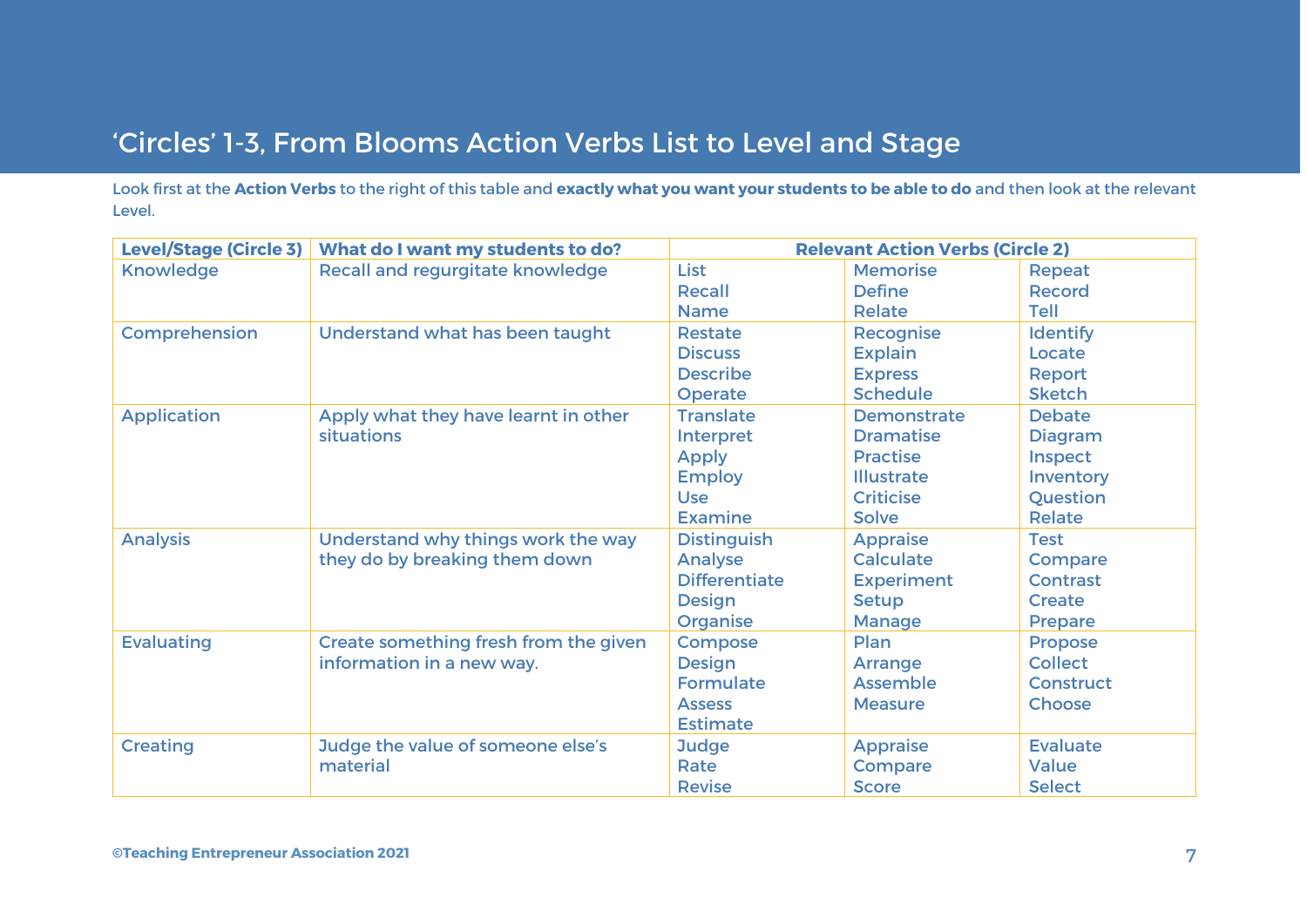## **Circle 4 Linking Blooms Action Verbs to Assessment Methods**

Below are some ideas of how levels in Blooms Taxonomy link to Assessment methods. You can add more in yourself. I find keeping this illustration close by when writing my Learning Outcomes helps with both teaching/learning activities and assessment.

| <b>Knowledge</b>    | <b>Comprehend</b>    | <b>Application</b>  | <b>Analyse</b>       | <b>Evaluate</b>         | <b>Create</b>        |
|---------------------|----------------------|---------------------|----------------------|-------------------------|----------------------|
| Fill in the         | Mind maps            | <b>Simulations</b>  | <b>Case Studies</b>  | <b>Journals/Diaries</b> | <b>Films</b>         |
| <b>Blank</b>        |                      |                     |                      |                         |                      |
| Matching            | <b>Assignments</b>   | Matching            | Graphs and           | Comparisons             | <b>Assignments</b>   |
| <b>Pairs</b>        |                      | <b>Pairs</b>        | <b>Charts</b>        |                         |                      |
| <b>Multi Choice</b> | <b>Presentations</b> | <b>Short Answer</b> | Diagrams/            | <b>Discussion</b>       | <b>Websites</b>      |
| Questions           |                      | Questions           | <b>Illustrations</b> |                         |                      |
| <b>Short Answer</b> | <b>Simulations</b>   | <b>Case Studies</b> | <b>Experiments</b>   | Essay                   | Games                |
| <b>Questions</b>    |                      |                     |                      |                         |                      |
| Games               | <b>Animations</b>    | <b>Assignments</b>  | <b>Mindmaps</b>      | Portfolio               | <b>Presentations</b> |
| Quizzes             | <b>Tutorials</b>     | Games               | <b>Debate</b>        | <b>Critique</b>         | Rewrite              |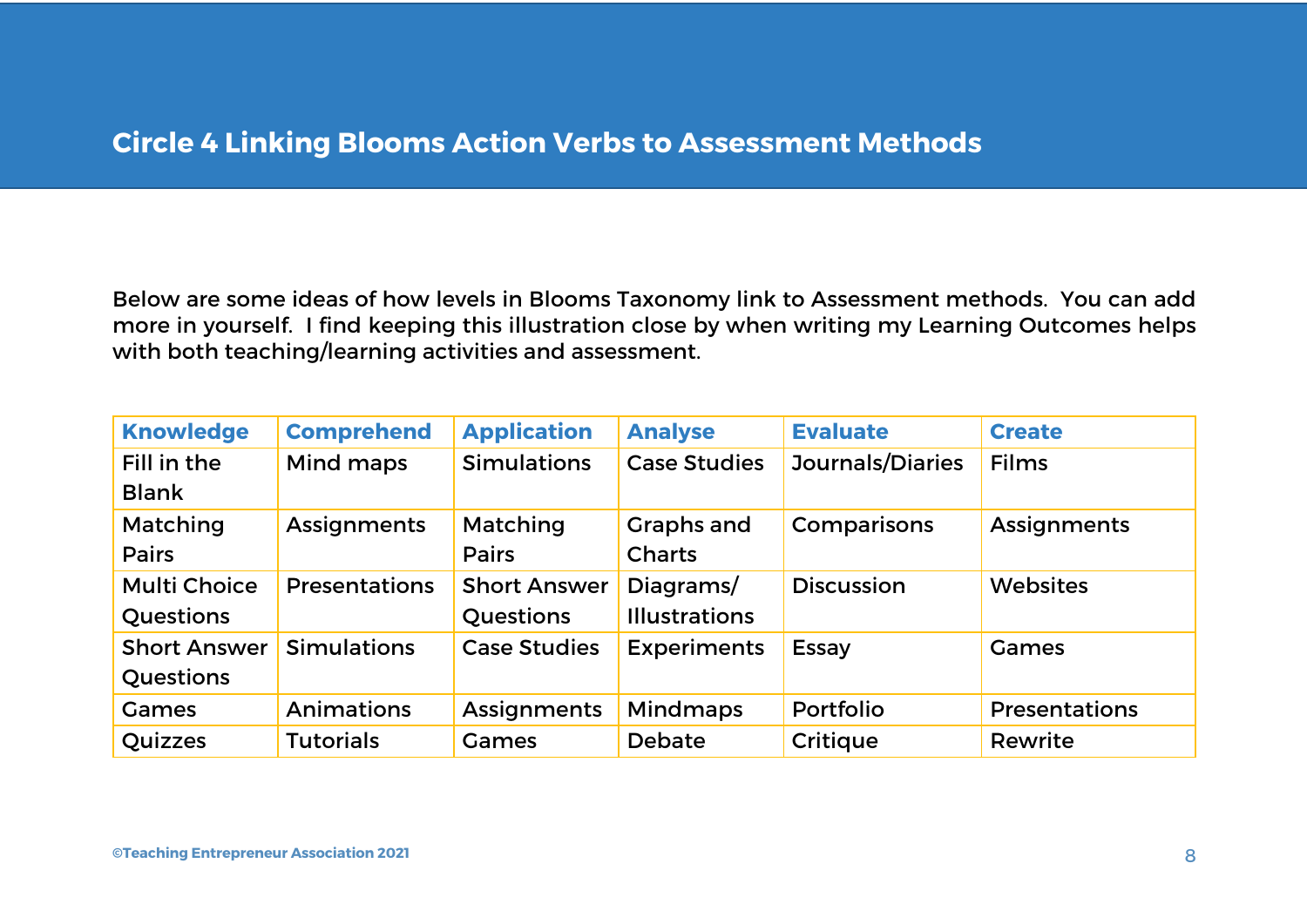### **Circle 5 Linking the Assessment method to the Online Assessment Tool.**

Now you know exactly which Assessment method you are going to use and it links back to your Learning Outcomes, you can pick out the appropriate Online Tool to support you with this.

There are literally hundreds and hundreds of tools out there that you can use to support you with Assessment in your online class and below I have given you a summary of some that I have used. You will need to have a go with a few tools, find which one suits you, your students and your budget and then go 'deep' to learn one or two of them. Remember not only will you have to learn how to use it, but you will probably have to teach your students how to use it too. It needs to be easy for them to use and potentially to mark the work for you and create a report on a class, student and even subject area.

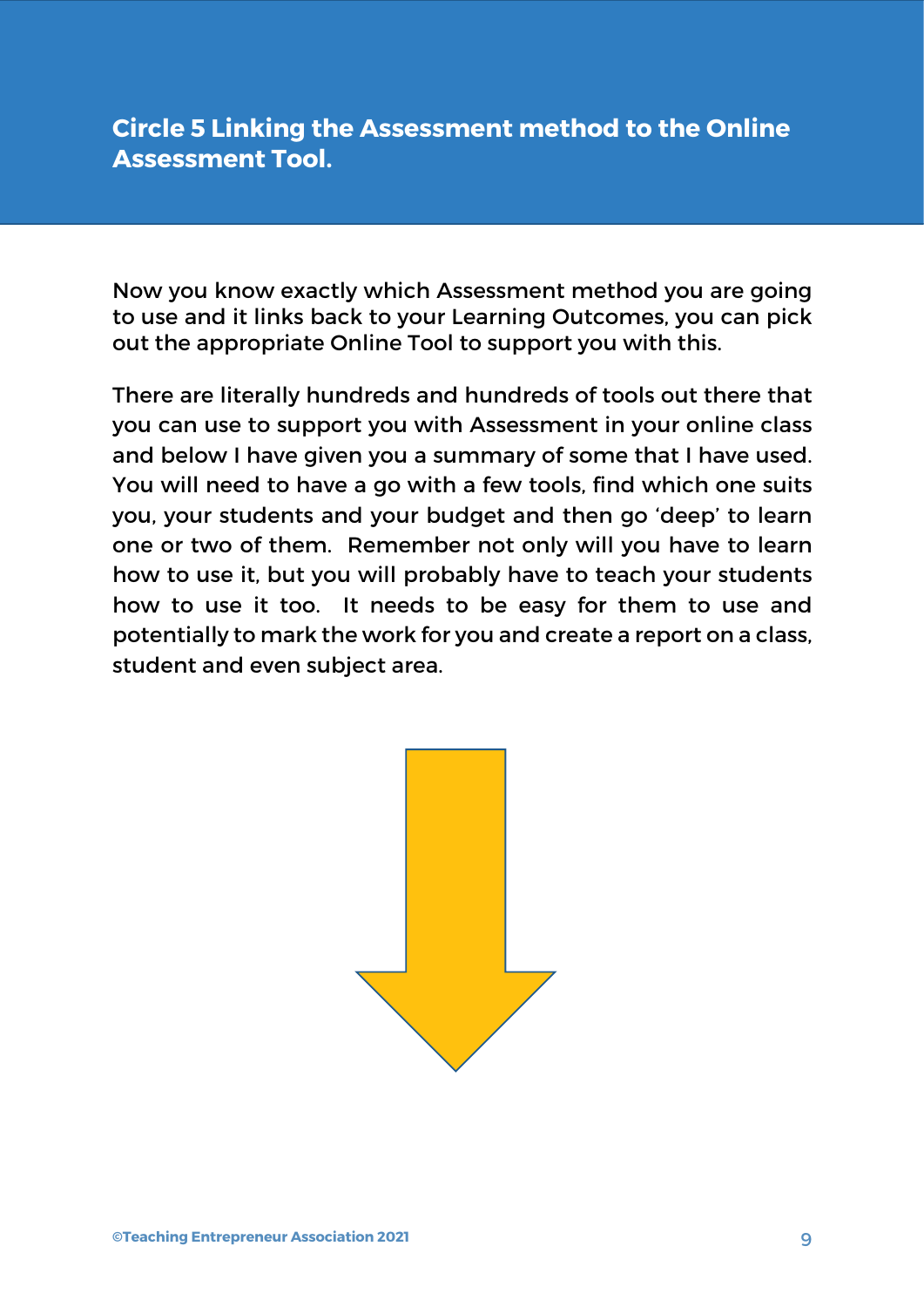Here is a list of tools that you might find useful and there are some comments about each tool and the cost of them.

| <b>TOOI</b> (Caveat here! TEA does not<br>receive any fees for sharing these<br>with you and does not<br>recommend one tool over any<br>other). | <b>About the tool</b>                                                                                                                                                                                                                                                                                                                                                                                                                                                                                                                    | <b>Cost (Another</b><br>caveat here! Correct<br>at time of creating<br>this document). |
|-------------------------------------------------------------------------------------------------------------------------------------------------|------------------------------------------------------------------------------------------------------------------------------------------------------------------------------------------------------------------------------------------------------------------------------------------------------------------------------------------------------------------------------------------------------------------------------------------------------------------------------------------------------------------------------------------|----------------------------------------------------------------------------------------|
| Socrative.com                                                                                                                                   | Great for quizzes, quick answer<br>questions, multi choice, true or<br>false and short answer, and you<br>can use them time and time<br>again. Will create reports and is<br>compatible with google.                                                                                                                                                                                                                                                                                                                                     | Has a free<br>plan up to 50<br>students                                                |
| <b>Google Forms</b>                                                                                                                             | Easy to use, quick and simple to<br>create. Automatically grades<br>quizzes, Multiple-choice<br>quizzes, Short answer quizzes<br>Easy answer key with point<br>assignment for each question.<br>Can view graphs and<br>summaries of frequently missed<br>answers for quick birds-eye view<br>of the class as a whole.<br>Share grades with students at<br>click of a mouse. Easy for<br>students to use. Easy for<br>students to answer questions by<br>clicking a drop-down, typing a<br>fast text answer, or posting<br>YouTube video. | Free                                                                                   |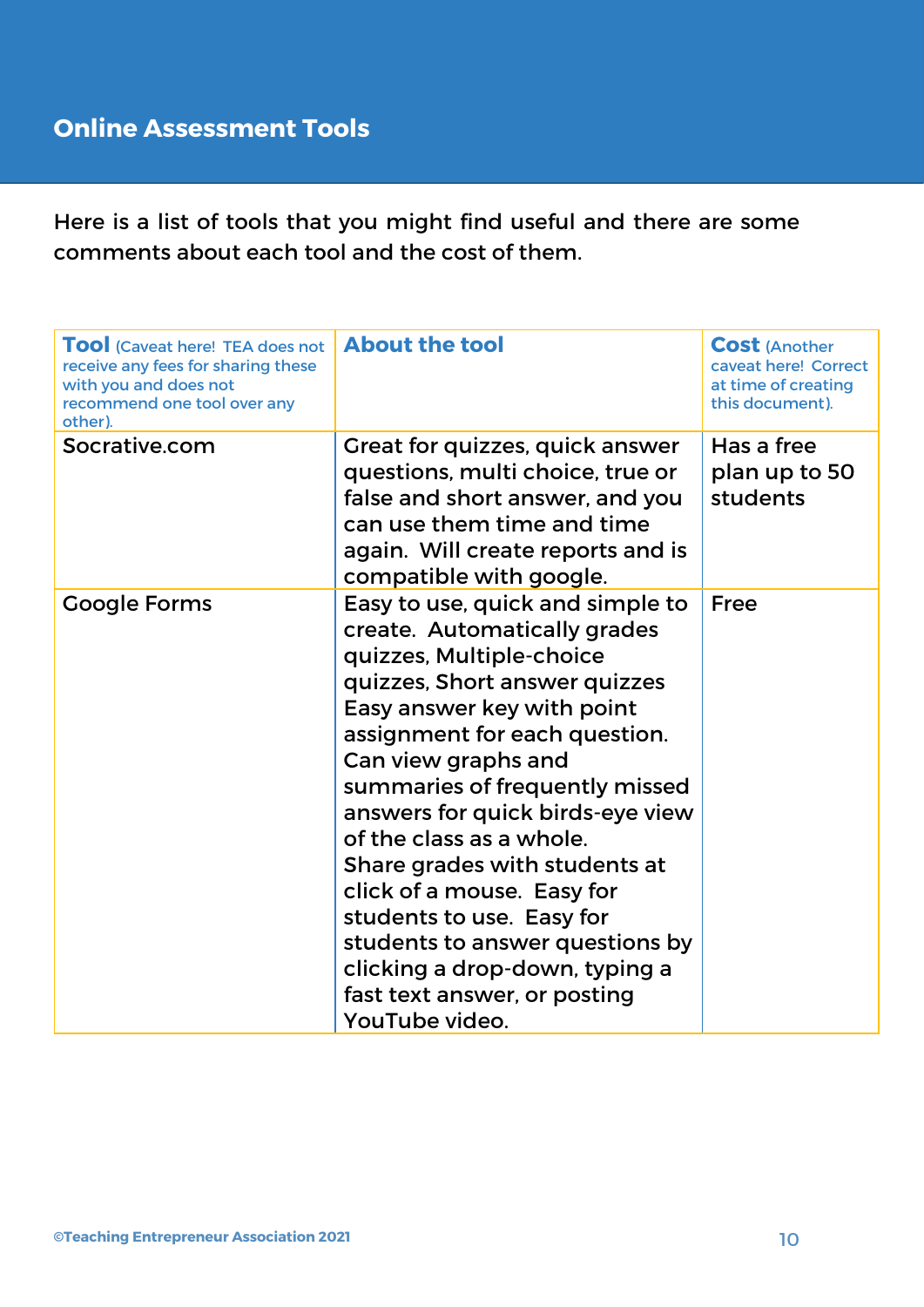| <b>TOOI</b> (Caveat here! TEA does not<br>receive any fees for sharing these<br>with you and does not<br>recommend one tool over any<br>other). | <b>About the tool</b>                                                                                                                                                                                                                                                                                                                                                                                                                               | <b>Cost (Another</b><br>caveat here! Correct<br>at time of creating<br>this document).                             |
|-------------------------------------------------------------------------------------------------------------------------------------------------|-----------------------------------------------------------------------------------------------------------------------------------------------------------------------------------------------------------------------------------------------------------------------------------------------------------------------------------------------------------------------------------------------------------------------------------------------------|--------------------------------------------------------------------------------------------------------------------|
| Polleverywhere.com                                                                                                                              | Teachers ask their students a<br>question. The students answer<br>the question using their mobile<br>phones, Twitter, or web<br>browsers. Both the question<br>and the students' responses are<br>displayed live in Keynote,<br>PowerPoint, and/or on the web.<br>You can ask a question of a<br>student eg Which planet is<br>furthest from the sun and the<br>teacher can set a pool to collect<br>responses, to compare and<br>contrast answers. | Free for<br>classes up to<br>40 - make<br>sure you get<br>the educator<br>account not<br>the free<br>business one. |
| Edulastic.com                                                                                                                                   | Quickly identify learning gaps<br>with diagnostic and formative<br>assessments. Monitors progress,<br>but mainly used for maths.                                                                                                                                                                                                                                                                                                                    | Free for<br>teachers some<br>things you<br>have to pay<br>for.                                                     |
| Nearpod.com                                                                                                                                     | <b>Students can actively</b><br>participate in their education<br>while teachers get valuable<br>feedback, on students' learning.<br>Some features may not work on<br>all devices. I really like this one<br>as it is great for teaching,<br>learning and assessment.                                                                                                                                                                               | Some<br>activities are<br>free however,<br>to have all of<br>them is a<br>small fee of<br>about £5 a<br>month.     |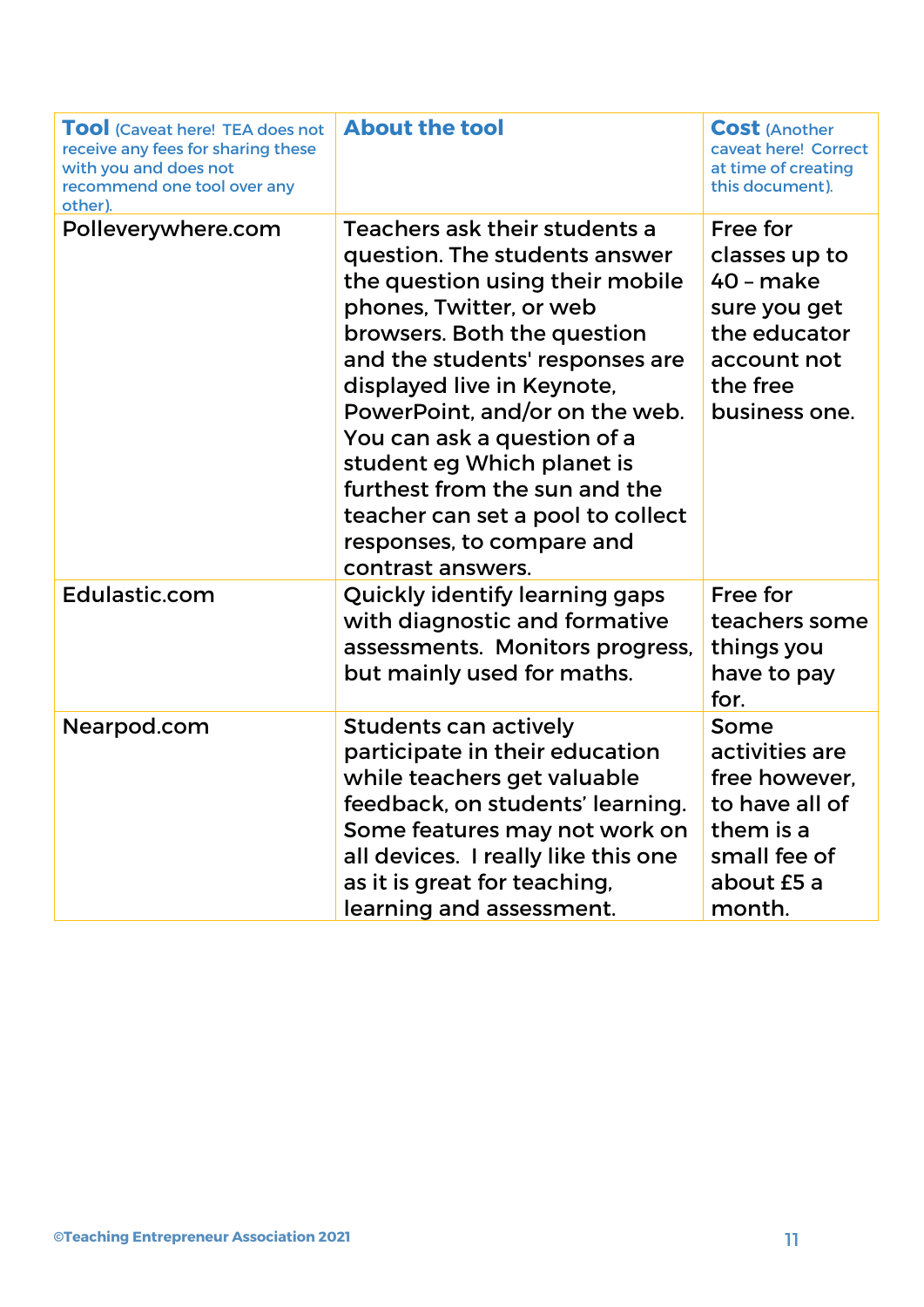| <b>TOOI</b> (Caveat here! TEA does not<br>receive any fees for sharing these<br>with you and does not<br>recommend one tool over any<br>other). | <b>About the tool</b>                                                                                                                                                                                                                                                                                                                                             | <b>Cost (Another)</b><br>caveat here! Correct<br>at time of creating<br>this document). |
|-------------------------------------------------------------------------------------------------------------------------------------------------|-------------------------------------------------------------------------------------------------------------------------------------------------------------------------------------------------------------------------------------------------------------------------------------------------------------------------------------------------------------------|-----------------------------------------------------------------------------------------|
| Edpuzzle.com                                                                                                                                    | Choose a video, add your<br>questions and track your<br>students' comprehension.<br>Check if students are watching<br>your videos, how many times<br>they're watching each section,<br>and if they understand the<br>content. You can use videos<br>from Youtube, Khan Academy,<br>Crash course and you and<br>upload your own videos. You<br>can also add audio. | Free or<br>upgrade to<br><b>Pro Teacher</b><br>for around <b>£10</b><br>a month         |
| Flipgrid.com                                                                                                                                    | Video discussion tool for<br>learners. Start a discussion and<br>engage your learners. View and<br>share their video responses                                                                                                                                                                                                                                    | <b>Free</b>                                                                             |
| Go.playposit.com                                                                                                                                | Classroom Basic programme is<br>perfect for individual teachers<br>with just a few learners and a<br>limited number of assignments<br>per month. Can enrich video<br>content with lots of quizzes and<br>fill in the gap exercises and you<br>receive immediate data to track<br>progress and marks/grades.                                                       | 100 free<br>learners per<br>month.                                                      |
| Spiral.ac (Part of<br><b>Discovery Education)</b>                                                                                               | Collaborative, can be used both<br>synchronously and<br>asynchronously. Post an<br>assignment and you can review,<br>grade and feedback offline. Can<br>ask verbal questions and<br>students can respond from any<br>device. Tutors can use a range<br>of question formats including<br>polls, drawings and audio<br>responses. Quick and easy to<br>use.         | Currently free,<br>but normally<br>around £5 a<br>month                                 |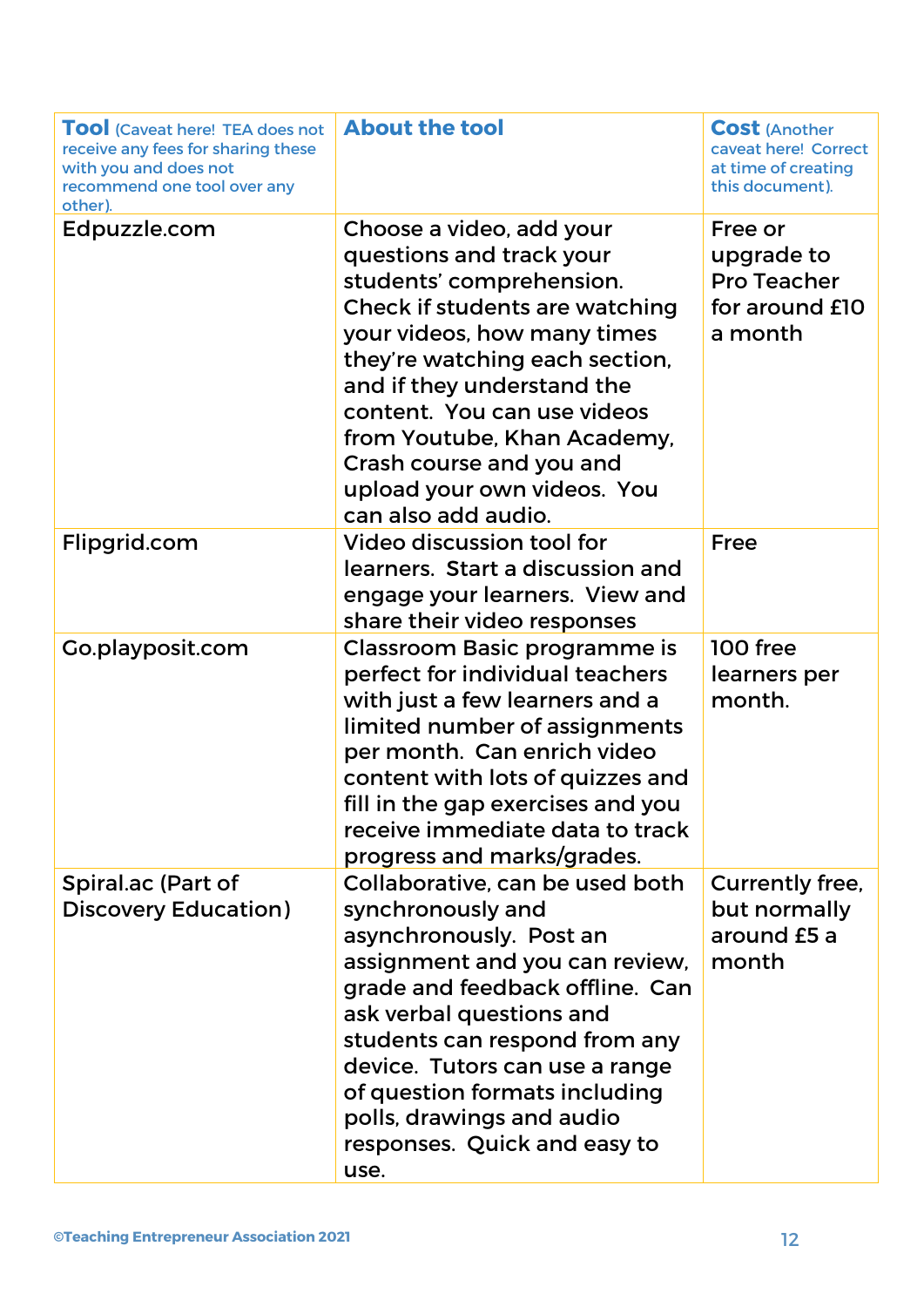| Classkick.com (app) | Very collaborative, you can see<br>your students working as they<br>do it. Can see who needs help<br>and you can provide instant<br>feedback. Easy to create and<br>share assignments and great for<br>formative assessing.                                           | <b>Basic is free</b><br>but Pro you<br>have to pay<br>for.                      |
|---------------------|-----------------------------------------------------------------------------------------------------------------------------------------------------------------------------------------------------------------------------------------------------------------------|---------------------------------------------------------------------------------|
| LessonUp.com        | Share slides, chose an<br>interactive element and the<br>share it with your students. You<br>can then check progress, test<br>your students and receive a<br>report on their results.                                                                                 | Free or Pro is<br>around £60<br>per teacher<br>per year.                        |
| Mathswatch          | This one is for those teaching<br>Maths (from Functional skills to<br>AS level). Questions are set,<br>students can answer and ask for<br>support. Report on Answers,<br>their activity and exam results.<br>Thousands of questions that are<br>automatically marked. | £100 to £375<br>per year.                                                       |
| Kaizena.com (app)   | Quick and Easy to use, google<br>compatible and excellent for<br>giving feedback. You can give<br>audio feedback, save reusable<br>comments and students can<br>too. Students can even give<br>feedback on each other's work.                                         | <b>Free</b>                                                                     |
| Otter.ai            | This tool is great for students to<br>speak rather than write. It<br>records voices and turns them<br>into written documents.                                                                                                                                         | Free but if<br>used more<br>than 600<br>minutes per<br>month there is<br>a fee. |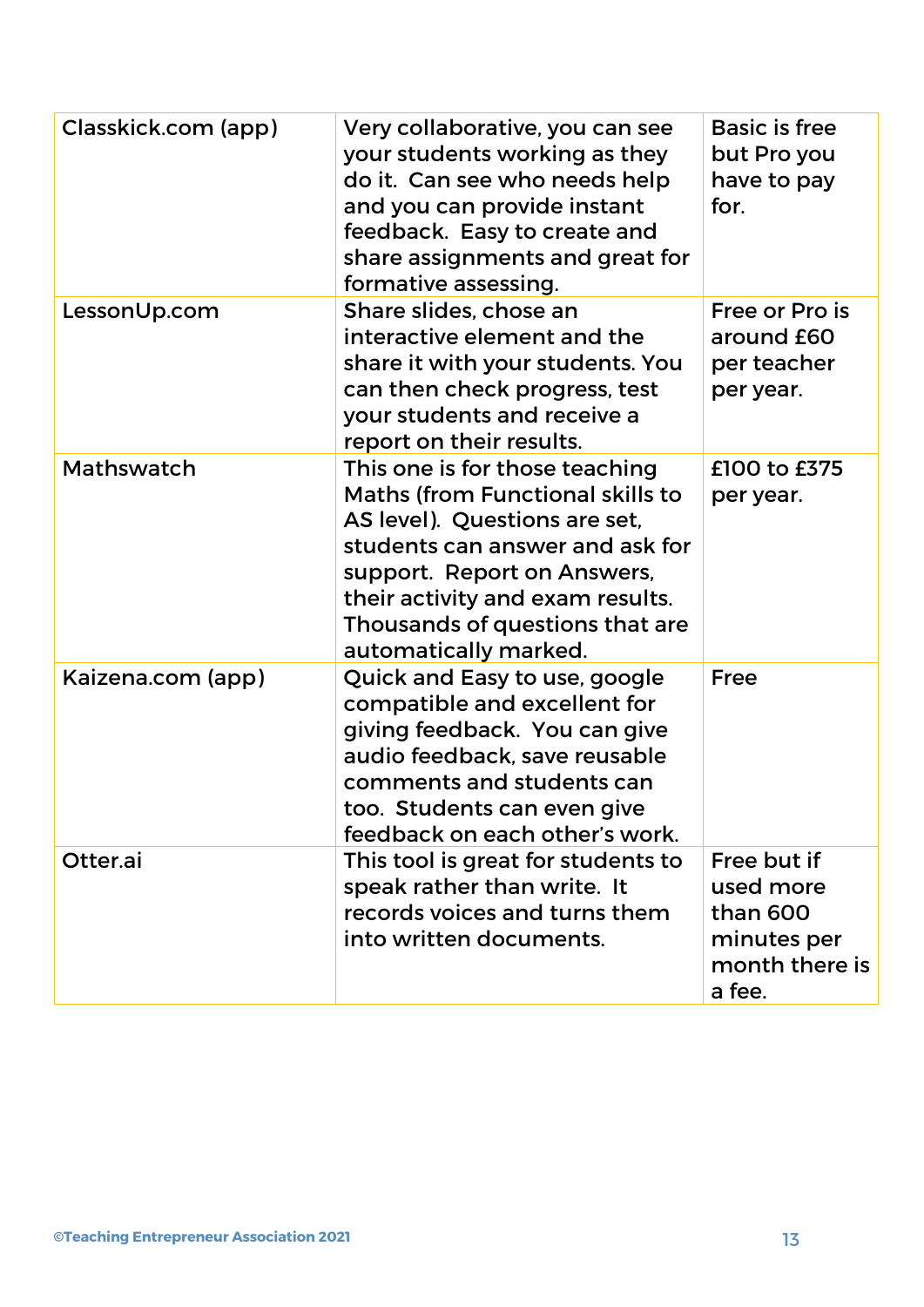Some questions to ask yourself:

Is your learning outcome Measurable, ie can it be assessed?

How do we know if students have achieved the intended learning outcomes: is there a good match between learning outcomes and assessment?

How can we improve assessment so that it tests the intended learning outcomes?

**©Teaching Entrepreneur Association 2021**